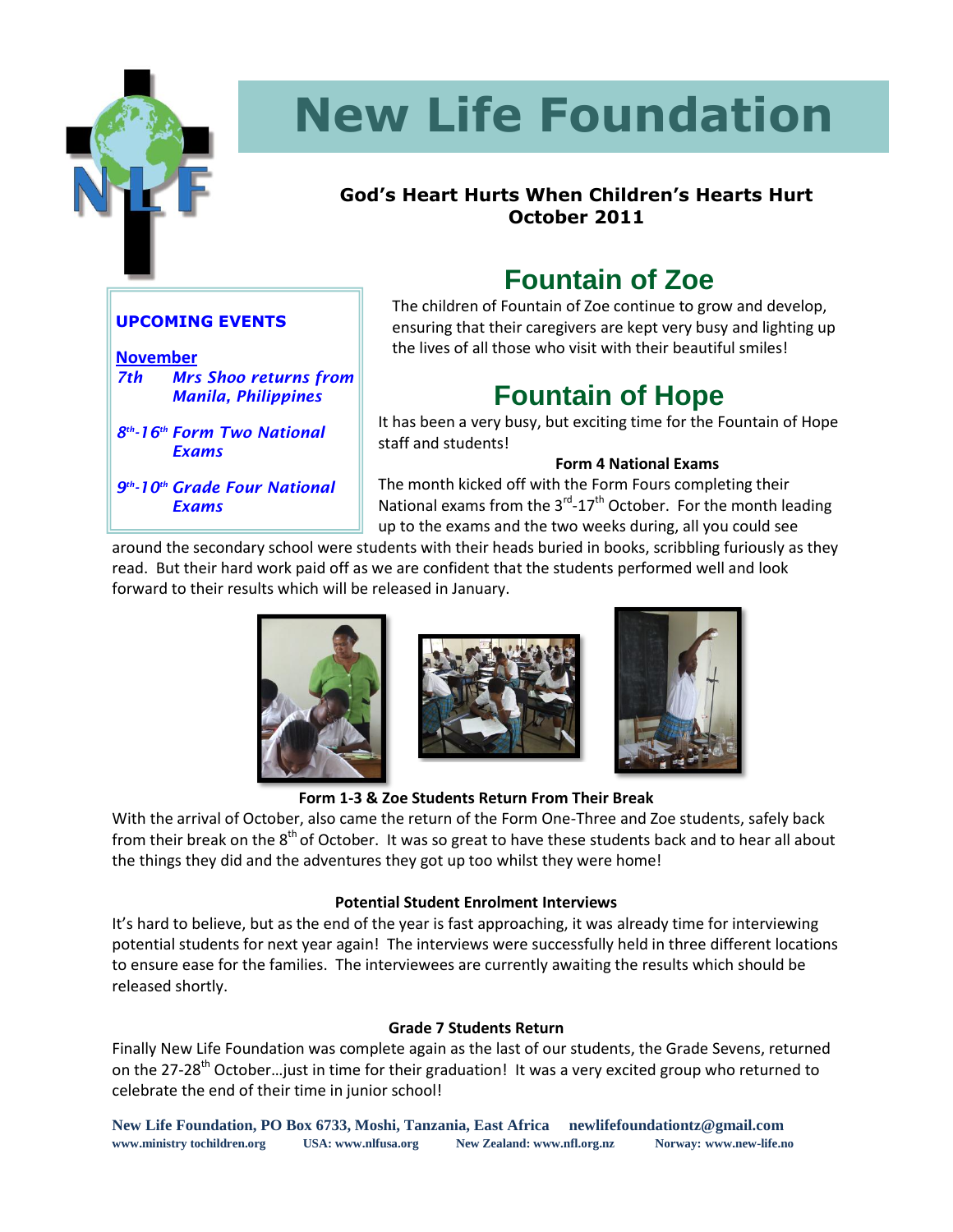#### **NEW LIFE FOUNDATION PAGE 2**



The grand finale was of course, the graduation of the Pre-Unit, Grade Four,Grade Seven and Form Four classes on the 29<sup>th</sup> October!

**It was the FIRST EVER Form Four graduation at NLF!!!**

The day turned out to be a FANTASTIC event during Which many people were greatly blessed. It was such a joy to see family and friends gathering together to celebrate the great achievements of our young people. The

students did themselves (and us) proud! From helping out with thepreparations, to their performances on the day…they were just outstanding!! It is with mixed emotions that we

release them, but know that solid foundations have been set and hopefully many will be back next year!

#### **PRAISE GOD!!**







**Fountain of Joy**

#### **New Teacher**



The Fountain of Joy girls were excited to welcome a new teacher into their midst this month! Ms. Esther Nganoga has joined New Life Foundation to teach 'Tailoring Foundations' classes to the girls.

#### **English Classes**

Their skills were further developed by visits from our very own Mrs. Mahene to teach English classes to the Fountain of Joy girls.

#### **Working the Land**

The girls are learning not only to be fruitful academically, but they have also developed a garden which is now providing their fruit and vegetables!

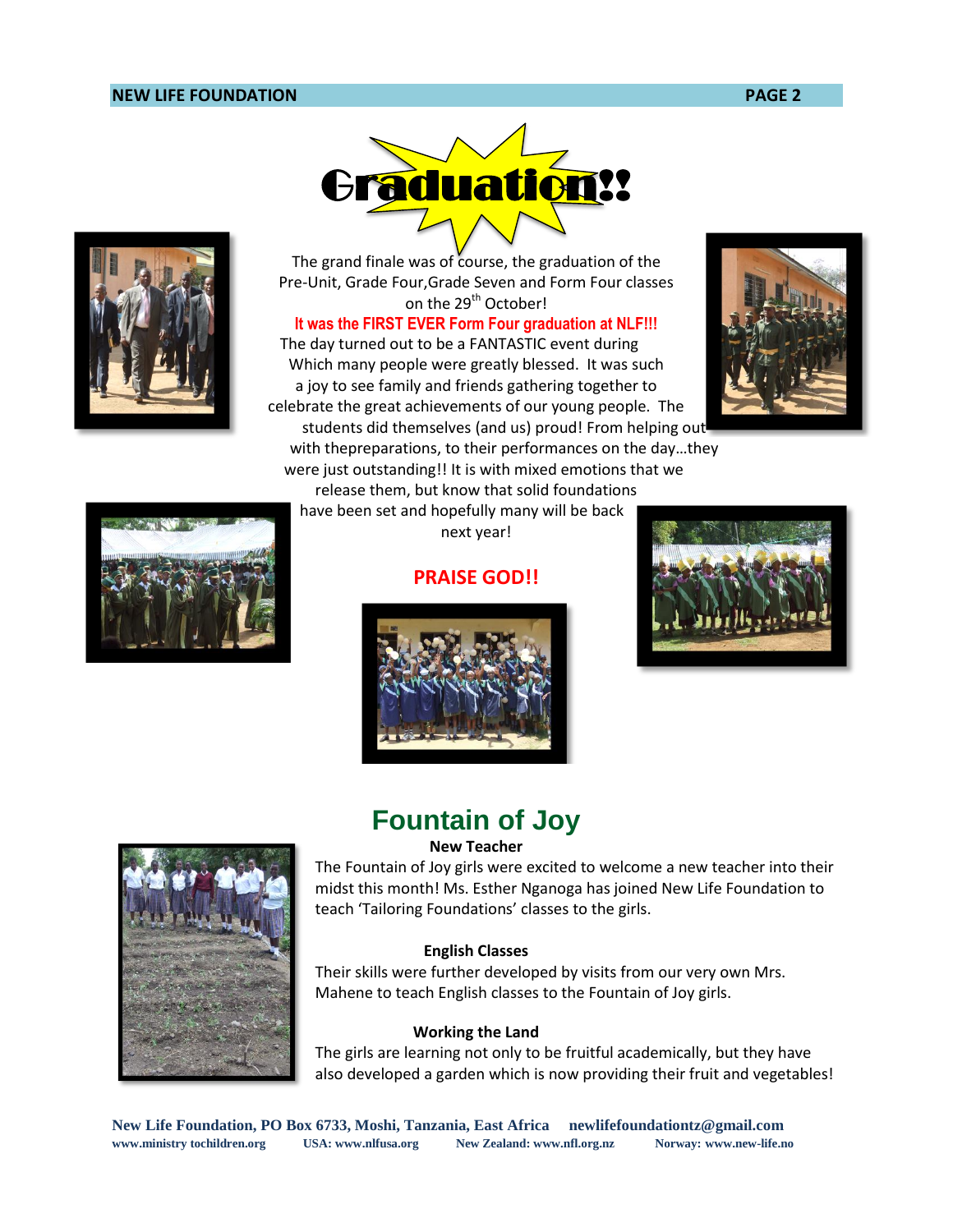### **Fountain of Love**

#### **Form Four Donation**

It was a moving moment as the Form Four students made a generous donation of 15 chairs as a parting thank you gift to New Life Foundation for all the love, support and discipleship that had been given to them during their years here.

#### **Community Ministry**

The students have continued their community ministries, teaching children's church on Saturdays at El-Shaddai church and witnessing to youth in local prisons during weekends. They are continuing on strongly and with much passion. It is exciting to see God work both in the lives of those ministering and those who are being ministered too!

#### **New Life Foundation Ministry**

The staff of New Life Foundation were incredibly blessed when six Grade 1-4 students volunteered to fast and pray for seven days for all workers. The week was concluded with a prayer time whereby the students prayed over each member of staff. It was an *incredibly* powerful time for both staff and for the students as God spoke many things to them.





### **Other News Bon Voyage Pastor Grant!**

Pastor Grant left for New Zealand on the  $23<sup>rd</sup>$  of October, where he will be engaging in further teacher training as well as having the opportunity to enjoy a Kiwi summer. We praise God that he arrived safely, is enjoying himself, learning a lot…and thankfully is not even too cold!!  $\odot$ 

#### **Mrs. Shoo Begins Her PHD**



On the  $5<sup>th</sup>$  October Mrs. Shoo began the first stage of completing her PHD in Peace Studies and Counselling. As mentioned in the Aug-Sep newletter she received a scholarship to complete this degree at the International Graduate School of Leadership in Manila, Philippines. It has been a full-on month for her, with a lot of assignments, but she has thoroughly enjoyed the experience and learnt a lot! We eagerly await her return to hear more!

#### **Pastor Shoo Visits the USA**



Pastor Shoo was a very busy man this month as he balanced not only all the exciting events here in Tanzania, but was also provided with the opportunity to visit the USA for 11 days, beginning the  $10<sup>th</sup>$  October, 2011. It was a fast-paced, but fruitful journey filled with much encouragement and blessing both for Pastor Shoo, New Life Foundation and for those he visited with. The following is a brief overview of his visit:

**New Life Foundation, PO Box 6733, Moshi, Tanzania, East Africa newlifefoundationtz@gmail.com www.ministry tochildren.org USA: www.nlfusa.org New Zealand: www.nfl.org.nz Norway: www.new-life.no**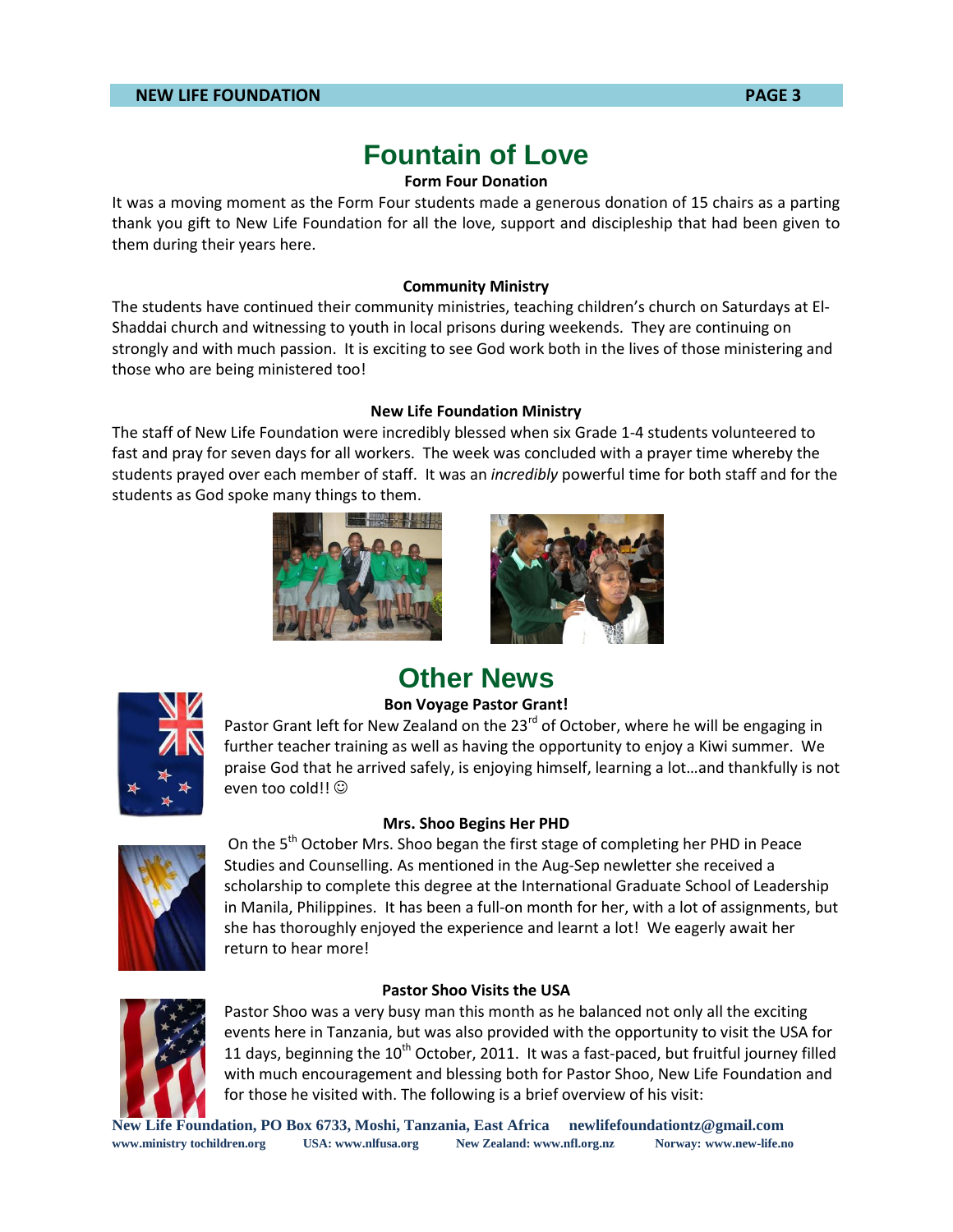#### **NEW LIFE FOUNDATION PAGE 4**

#### **Independence, Missouri (13 -14th October)**

Pastor Shoo spent a wonderful time in Missouri catching up with his adopted mom Jane Howard and their mutual friend Hellen French. It was also a chance for several of the sponsors from this area to meet with Pastor Shoo to hear updates about the children they sponsor and to meet with Linda and Tony Landers, a special couple who were instrumental in purchasing and developing the first building for the secondary school!

#### **Searcy, Arizona (15- 17th October)**

On the 16<sup>th</sup> October, Pastor Shoo visited with longtime friends and partners in ministry, The River of Life Church in Searcy. He was able to share with them a message entitled 'Why Good People Suffer?' In fact, it was a chance to share a message that had been on his heart for a while about how to be victorious and overcome the accuser! During the evening of the same day, he had an opportunity to share with the Southern Baptist Church in Batesville. This was an exciting new connection which God provided through Pastor Keith Tomlison of the River of Life Church, which resulted in a new partnership whereby the Southern Baptist Church will soon be sending volunteers teams to Tanzania!

#### **Pittsburgh, Pennsylvania ( 17-21st October)**

From the 17th to the 21st Pastor Shoo was in Pittsburgh, PA with Pastor Jeff of Allisonpark Church. Allisonpark Church is currently in partnership with some of the Assemblies of God churches here in Tanzania and are supporting church planting schools. On the 19<sup>th</sup> October, Pastor Shoo was blessed with the opportunity to speak with the couples of the church.

#### **Boston, Massachusetts (October 21 to 24)**

The remainder of Pastor Shoo's time in the USA was spent in Boston where he was able to reunite with a young couple, Phillip and Sandy Rolfe, whose wedding he had officiated. During his visit Pastor Shoo also had the opportunity to meet with Sandy's ailing father. It is with much rejoicing and Praise to God that we can share that during that time Pastor Shoo was able to lead Sandy's father to the Lord!!! What better way to end the trip?!! So after such an exciting and blessed 11days, Pastor Shoo finally departed for Tanzania on the  $24<sup>th</sup>$  of October.



### **Words from Pastor Glorious Shoo**

Dear Friends, Supporters and Partners in this ministry,

Thank you so much for investing in this ministry and in the hearts of these dear beloved children. When I was going to USA I had asked God why we should keep on going to these western nations acting as beggars. "Aren't you the owner of the

vision and of the organization?" Can't you provide for your own children right here in Tanzania? He said to me "Glorious you are not begging you are providing Investment opportunities for your brothers and sisters that I have blessed." He added "In Tanzania I am using the people who are there laboring